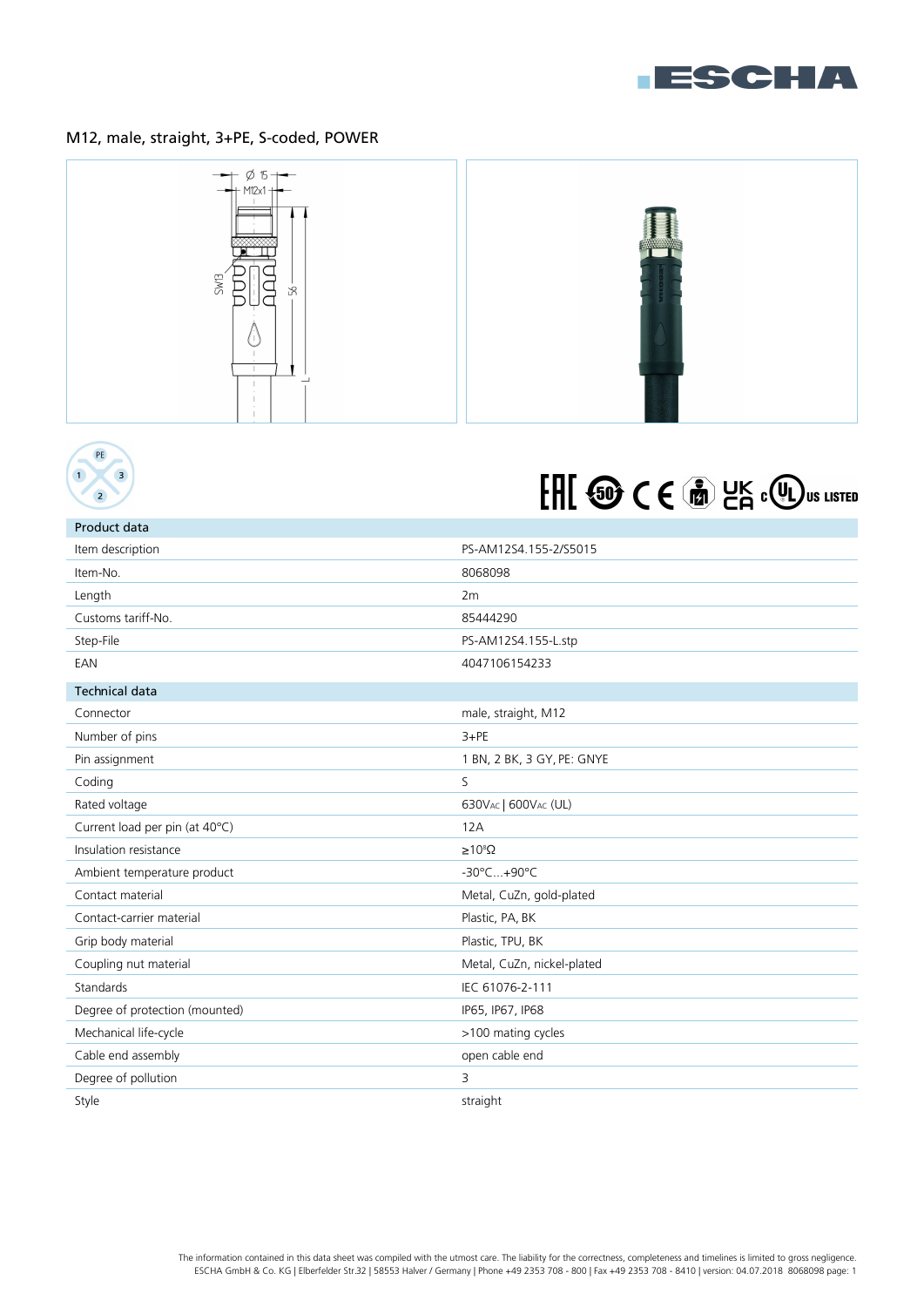

## Cable **Cable Cable PUR, UL, S5015, 1,5mm**<sup>2</sup>

High flexible and oil-resistant, halogen-free control cables for fixed-wired dynamic drag-chain applications with average loads. The PUR outer jacket is firm and resistant to high mechanical stresses like grinding or abrasion. They are adapted for applications in automation, load circuits of industrial machinery, automatic assembly- and placement machinery, especially in wet areas of machine tools and transfer lines. The cables meet the UL and CSA requirements.

| Outer diameter of jacket        | 9.60 mm                                                                                                                                                                                                                                         |
|---------------------------------|-------------------------------------------------------------------------------------------------------------------------------------------------------------------------------------------------------------------------------------------------|
| Cable-jacket material           | <b>PUR</b>                                                                                                                                                                                                                                      |
| Jacket color                    | BK, similar RAL9005                                                                                                                                                                                                                             |
| Wire cross-section              | $4 \times 1.5$ mm <sup>2</sup>                                                                                                                                                                                                                  |
| Wire insulation material        | <b>PP</b>                                                                                                                                                                                                                                       |
| Wire colors                     | GY, BK, BN, GNYE                                                                                                                                                                                                                                |
| Wire structure                  | extra finely stranded class 6                                                                                                                                                                                                                   |
| Bending radius (fixed)          | $4 \times \emptyset$ -cable                                                                                                                                                                                                                     |
| Bending radius (repeated)       | $7.5 \times \emptyset$ -cable                                                                                                                                                                                                                   |
| Temperature range (repeated)    | $-25^{\circ}$ C $+80^{\circ}$ C                                                                                                                                                                                                                 |
| Temperature range (fixed)       | $-40^{\circ}$ C $+80^{\circ}$ C                                                                                                                                                                                                                 |
| Temperature range (UL repeated) | $-40^{\circ}$ C $+80^{\circ}$ C                                                                                                                                                                                                                 |
| Temperature range (UL fixed)    | $-50^{\circ}$ C $+80^{\circ}$ C                                                                                                                                                                                                                 |
| Drag chain-application          | >8 Mio. cycles                                                                                                                                                                                                                                  |
| Halogen-free                    | Yes                                                                                                                                                                                                                                             |
| Rated voltage cable             | VDE U0/U: 600V/1000V                                                                                                                                                                                                                            |
| Special features                | flame retardant, seawater resistant, recyclable, LABS free, RoHs compliant,<br>acid- and alkali resistant, ozone resistant, UV resistant, drag chain-adap-<br>ted, welding sparks resistant, halogen free, oil resistant, high flexibility, mi- |



1: Base curve

crobes resistant

2: Derived curve according to DIN 60512-5-2 with correction factor 0,8

### UL installation note

https://www.escha.net/media/pdf/ESCHA\_Kundeninformation\_M12x1\_POWER\_UL\_2020.pdf

| Classification |          |
|----------------|----------|
| eCl@ss 6.0     | 27279218 |
| eCl@ss 7.0     | 27279218 |
| eCl@ss 8.0     | 27279218 |
| eCl@ss 9.0     | 27060311 |
| ETIM 5.0       | EC001855 |
| ETIM 6.0       | EC001855 |